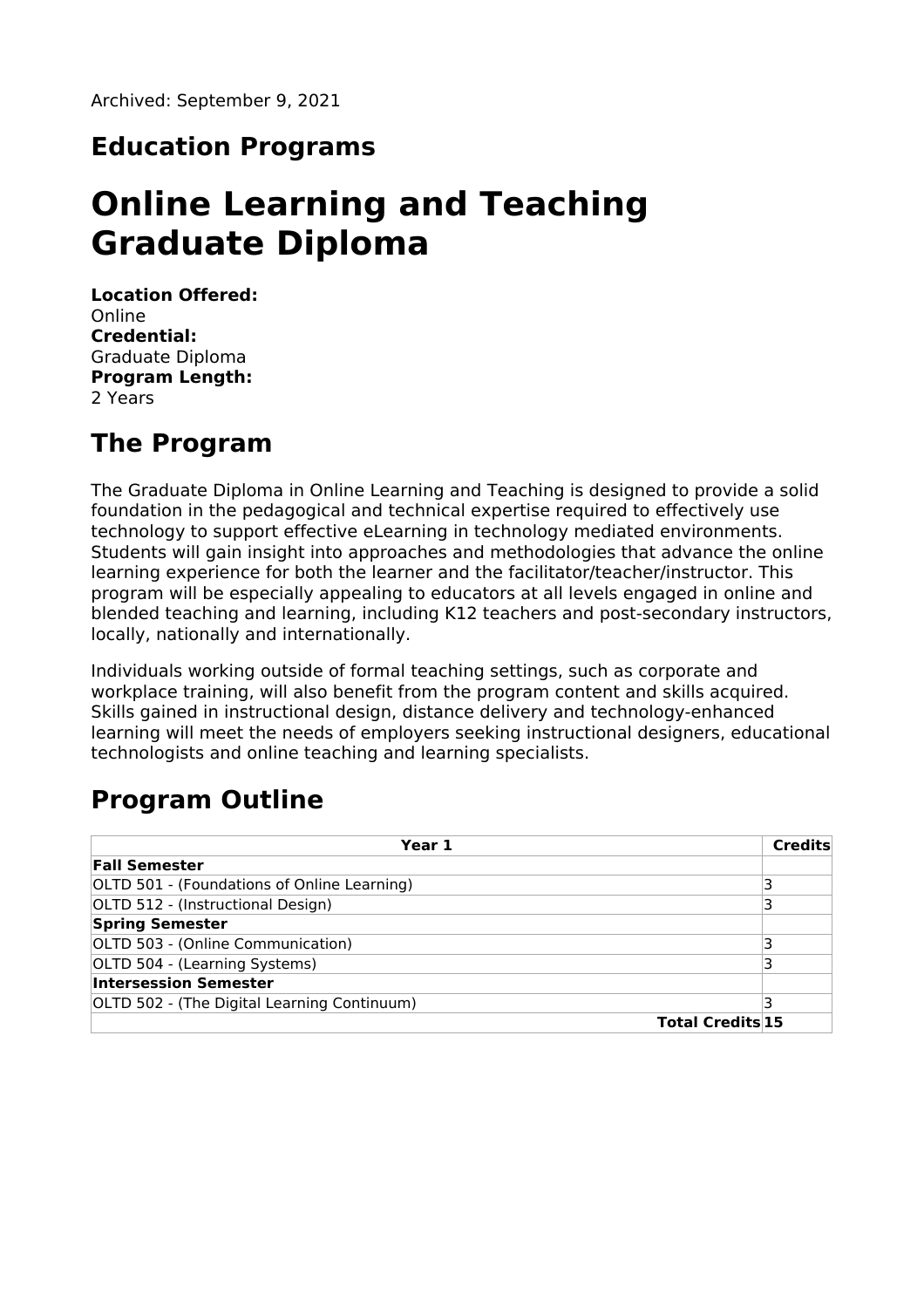| Year 2                                                                          | <b>Credits</b> |
|---------------------------------------------------------------------------------|----------------|
| <b>Fall Semester</b>                                                            |                |
| OLTD 508 - (Game-Based Learning)                                                |                |
| OLTD 511 - (Blended Learning)                                                   |                |
| <b>Spring Semester</b>                                                          |                |
| OLTD 509 - (Emerging Technologies and Pedagogies: Challenges and Opportunities) |                |
| OLTD 506 - (Digital Responsibilities and Professionalism)                       |                |
| <b>Intersession Semester</b>                                                    |                |
| OLTD 510 - (Capstone Learnings)                                                 |                |
| <b>Total Credits 15</b>                                                         |                |
| <b>Total Program Credits 30</b>                                                 |                |

**Note:** The Graduate Diploma in Online Learning and Teaching (OLTD) program is cohort-based and offered in <sup>a</sup> totally online environment using synchronous and asynchronous delivery.

## **Admission Requirements**

Completion of either a Bachelor of Education degree, or a prior degree in another discipline with current teaching experience.

#### **Flexible Admission**

In exceptional circumstances, a student may be admitted with lower formal qualifications when there is significant professional experience relevant to the proposed area of scholarship. The objective of flexible admission is to recognize prior learning accomplishments and to ensure a high probability of successful program completion. Applicants must show evidence of having sufficient knowledge, skills, and attitudes to complete a demanding academic course of study. Applicants seeking Flexible Admission will be required to:

- Provide a personal statement of intent;
- Provide a detailed résumé:
- Provide two or more letters of reference;
- Provide official transcripts of all post-secondary coursework;

In limited cases, applicants may also be required to:

- Provide a portfolio containing evidence of applicable prior learning;
- Appear for an interview;
- Take a qualifying course; and/or
- Provide additional documentation as may be required to adjudicate the application.

#### **Notes on Admission**

Students who meet or exceed the minimum admission requirements may not necessarily be admitted to the program.

#### **Transfer from other institutions**

Applicants may apply to the Dean for possible transfer credits from other accredited graduate programs